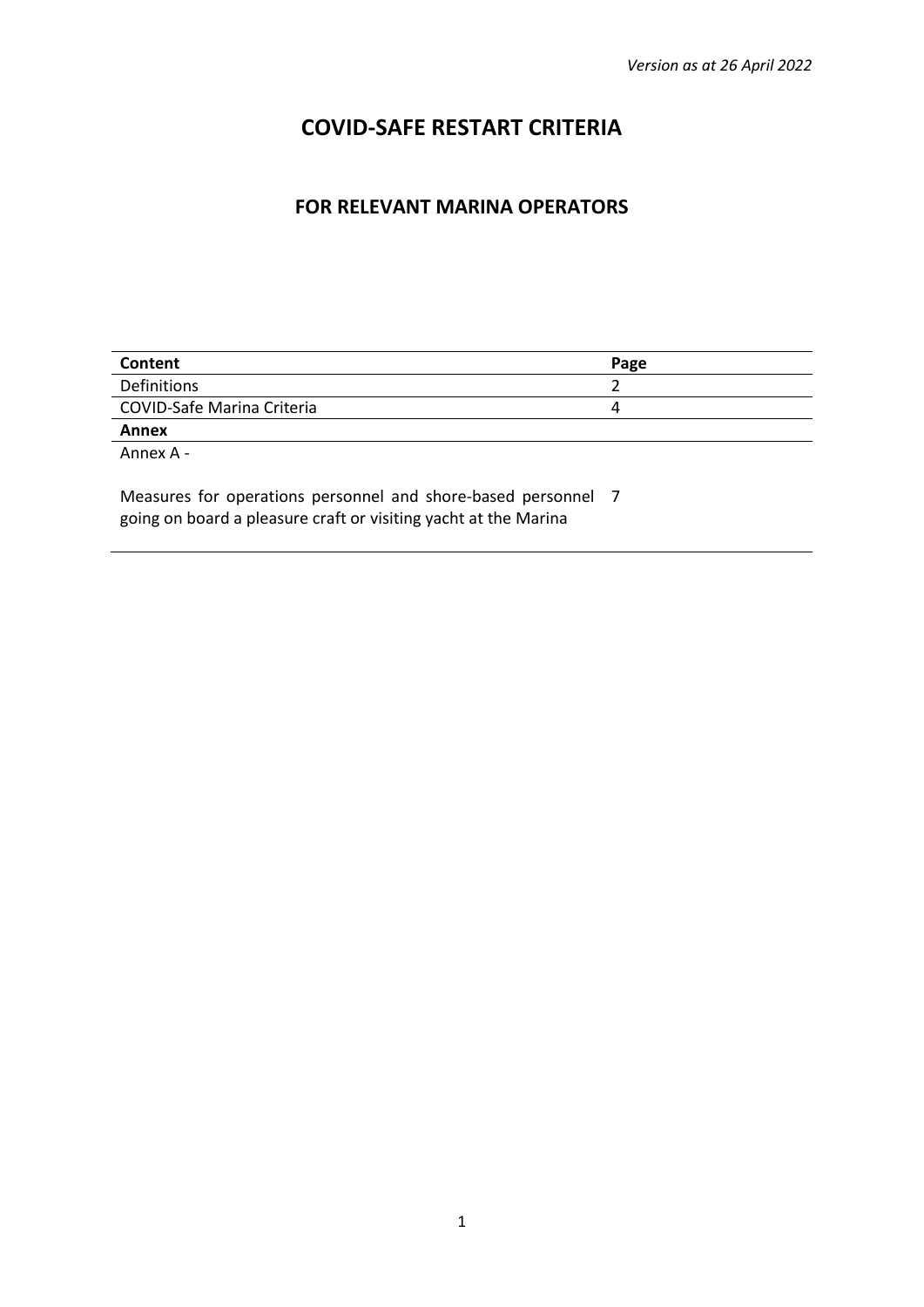# **Definitions**

In this COVID-SAFE restart criteria for relevant Marina Operators,

- i. "Marina Operator" or "relevant Marina Operator" refers to the operators of : Changi Sailing Club (UEN number: S88SS0020A), SAF Yacht Club (UEN number: S96SS0021A), Republic of Singapore Yacht Club (UEN number: S62SS0043G), Marina Country Club (UEN number: 200300027K), Raffles Marina (UEN number: 198903968N), One<sup>0</sup>15 Marina (UEN number: 53039214C) and Marina @ Keppel Bay (UEN number: 197501786R);
- ii. "Marina" refers to a dock, basin or moorings providing a secure and safe place for pleasure craft and visiting yacht(s) for the purposes of mooring, replenishment, repairs and other services;
- iii. "Marina premises" refers to Marina and areas operated by the Marina Operator adjacent to the Marina (e.g restaurant, accommodation);
- iv. "pleasure craft" is as defined in the Maritime and Port Authority of Singapore (Pleasure Craft) Regulations;
- v. "visiting yacht" refers to a vessel, other than a MPA-licensed pleasure craft, for private use and not for hire, charter or use by any form of consideration while visiting or in the Port of Singapore;
- vi. "operations personnel" refers to all employees of a Marina Operator;
- vii. "shore-based personnel" refers to any individual who is not a customer, passenger or member of the crew of the pleasure craft or visiting yacht and (a) is delivering goods or performing services connected to the business of the pleasure craft or visiting yacht; (b) is providing any service to any customer, passenger or member of the crew of the pleasure craft or visiting yacht onboard the pleasure craft or visiting yacht; or (c) is effecting the arrest or detention of a pleasure craft or visiting yacht or service of any other legal process, whether or not a contractor or an employee or agent of the owner or agent of the relevant pleasure craft or visiting yacht;
- viii. "customer" means an individual who has paid for or given consideration to go on board the pleasure craft or visiting yacht for leisure, sporting or other such purpose and may include a "passenger" as defined in the Merchant Shipping Act and the Merchant Shipping (Passenger Ships Special Limits) Safety Regulations;
- ix. "visitor" means an individual who is not the crew, customer, passenger, operations personnel or shore-based personnel and is not residing onboard the pleasure craft or visiting yacht;
- x. "owner" means an individual or representative(s) of the entity who owns and/or operates the pleasure craft or visiting yacht moored at the Marina; and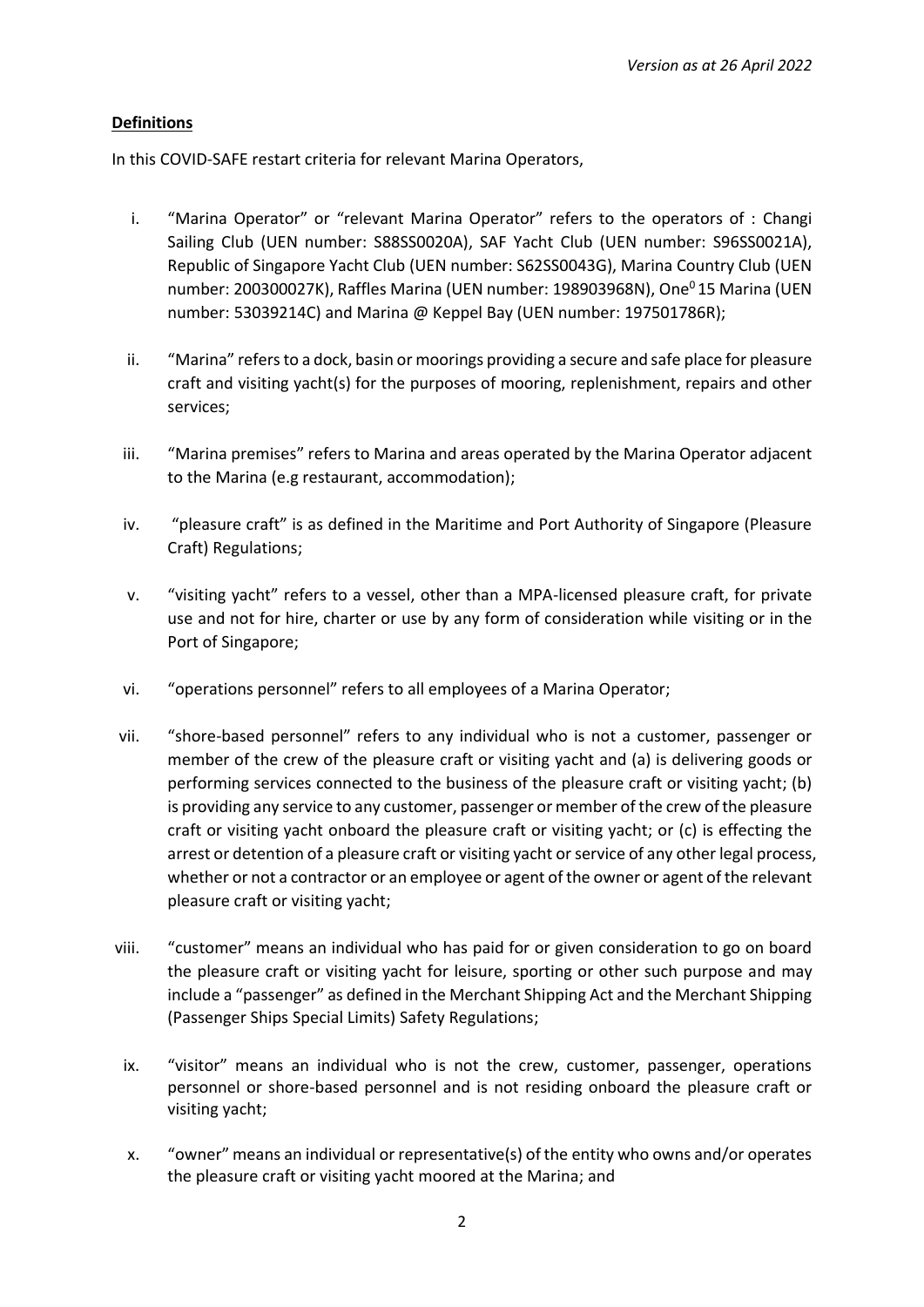xi. "crew of the pleasure craft or visiting yacht" or "pleasure craft or visiting yacht crew" means an individual employed or engaged in any capacity on board the pleasure craft or visiting yacht but does not include an individual temporarily employed on board i.e shorebased personnel who goes onboard to carry out duties when the pleasure craft or visiting yacht is moored in a Marina.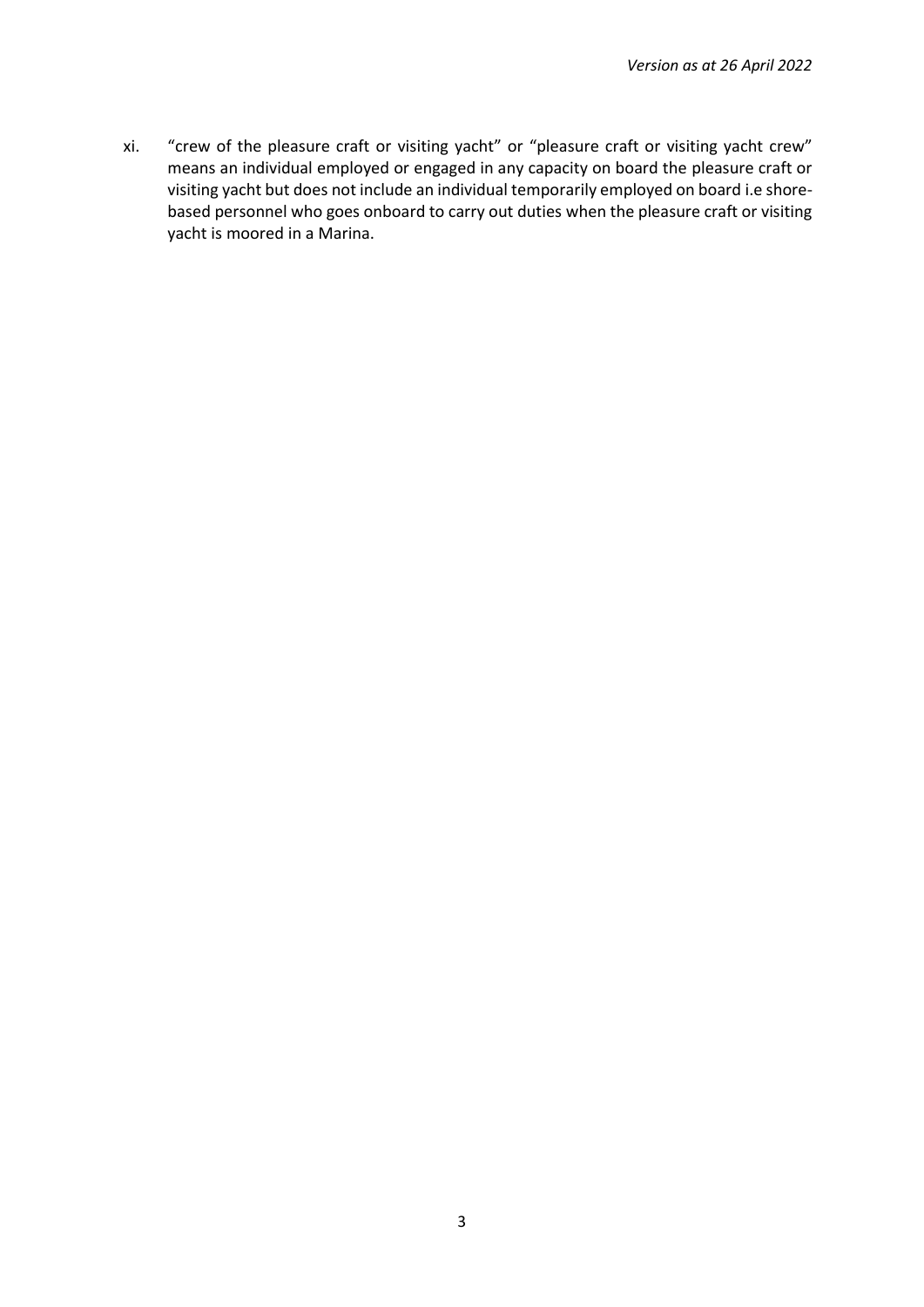## **COVID-Safe Marina Criteria**

#### **Requirement**

To resume business activities, the Marina Operator must fulfill the requirements below.

*Note: The Government will take action against errant entities, including enforcement under the relevant law and cessation of operations.* 

A. Implement a system of Safe Management Measures (SMMs) at the Marina

1) Establish and implement a system of SMMs to provide a safe working environment and minimise risks of outbreaks. Implement the SMMs in a sustainable manner as far as practicable.

2) Implement a detailed monitoring plan to ensure compliance with SMMs and issues (e.g. remedy of non-compliance, risk mitigation) are resolved in a timely manner.

B. Additional measures for Marina Operator for crew of the pleasure craft or visiting yacht

3) The Marina Operator must inform MPA immediately of any pleasure craft or visiting yacht arriving at the Marina from overseas.

4) The Marina Operator must ensure or make arrangements with the owner, agent or master of the pleasure craft or visiting yacht that all pleasure craft or visiting yacht crew comply with the requirements stipulated by MPA and ICA, if any.

5) The Marina Operator must ensure that masks are worn in all indoor areas of the Marina premises.

6) The Marina Operator must allow provisions and stores ordered by the owner, agent or master of the pleasure craft or visiting yacht, to be supplied to the pleasure craft or visiting yacht. Contactless delivery of provisions and stores is encouraged.

C. Additional measures for Marina Operator relating to operations personnel and shore-based personnel going on board a pleasure craft or visiting yacht at the Marina

7) The Marina Operator must remind operations personnel and shore-based personnel going on board a pleasure craft or visiting yacht at the Marina to comply with measures in **Annex A.**

D. Ensure cleanliness of Marina premises

8) Regularly clean and disinfect all high touch areas such as handrails, hand-wash stations, toilets, rest spaces, and walkways.

9) At toilets and hand-wash stations, cleaning agents (i.e. hand soap, toilet paper) must be available and/or functioning at all times. Spare supplies for replenishment must be available.

10) Disinfecting agents (e.g. hand sanitiser) must be installed at high human traffic points (e.g. entrances). All installed disinfecting agents must be available and/or functioning at all times. Spare supplies for replenishment must be available.

11) Self-disinfecting liquids can be applied to high touch areas (e.g handrails) periodically as specified in the product specifications.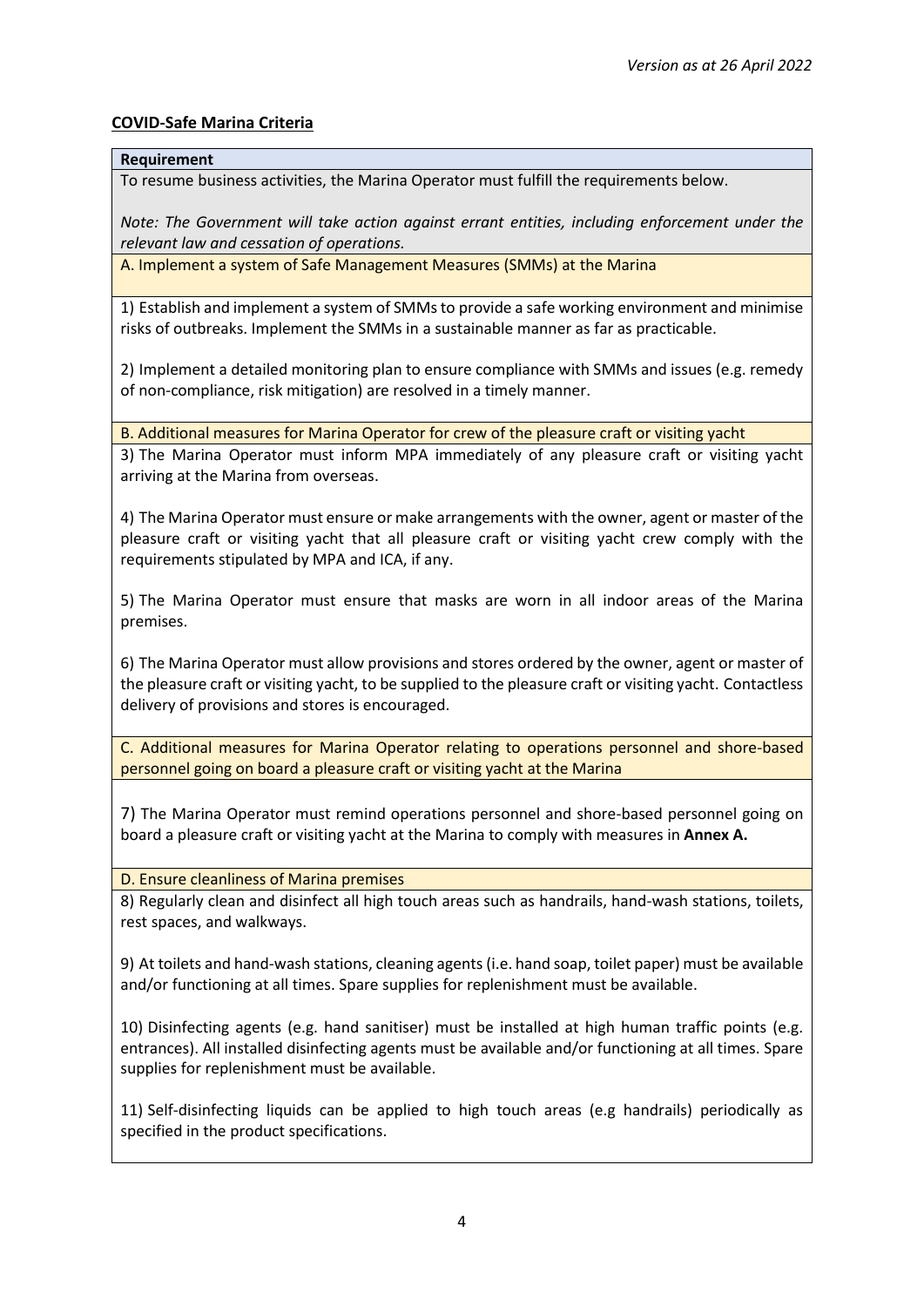# **Requirement**

12) Ensure refuse bins are covered at all times and cleared daily. Tie refuse contained in plastic bags properly before disposal at bin centres.

#### E. Handling of suspect and/or confirmed cases

13) The Marina Operator shall encourage its employees to visit only one clinic. However, if this is not possible, the Marina Operator must encourage its employees to inform the clinic he/she visits of all recent doctor visits over the past 7 days for any symptoms that may be related to COVID-19.

- a) The Marina Operator shall require its employees to submit records of their MCs (where available) and diagnoses provided for COVID-19-related symptoms, including acute respiratory infections, and if they were tested for COVID-19 and the results of their tests.
- b) The Marina Operator shall take preventive actions to guard against incipient outbreaks at the Marina premises, such as requiring its employees on sick leave to closely monitor their health before returning to the Marina premises and requiring these employees' close contacts at the Marina premises to monitor their health more regularly.

14) The Marina Operator shall establish and maintain the following process for the management of all unwell, suspected, and at-risk operations personnel, shore-based personnel, customer, visitor, owner, or pleasure craft or visiting yacht crew on-site.

- a) The Marina Operator shall require any operations personnel, shore-based personnel, customer, visitor, owner, or pleasure craft or visiting yacht crew who is feeling unwell or showing symptoms of illness to report to his employer, and implement MOH's Health Protocols 1-2-3. The Marina Operator must track and record cases involving their employees as part of SMMs.
- b) For incapacitated or unconscious individuals at the Marina clear the area of other personnel and administer aid immediately, where appropriate. The Marina Operator should call 995 for an emergency ambulance to ferry them to the nearest hospital.
- c) The Marina Operator must ensure it has an incident response and evacuation plan (including evacuation route, transport arrangement, designated clinic, etc.) for any suspected/confirmed conscious/ unconscious cases to be included in the SMM plan with necessary and sufficient PPE kept on standby as well as temporary isolation areas/facilities.
- d) If required by MPA, the Marina Operator must inform and provide all information requested by MPA and relevant authorities where there are COVID-19 positive cases detected during the PCR test and/or ART of operations personnel.

#### F. Enforcement

15) Enforcement checks may be carried out to ensure compliance with this set of COVID-19 Safe Restart Criteria for relevant Marina Operators, including SMMs proposed by the Marina Operator. Enforcement action will be taken against offenders who fail to comply.

16) Under the COVID-19 (Temporary Measures) Act 2020, failure to comply with SMMs is punishable with a fine of up to \$10,000, imprisonment of up to 6 months, or both, for first time offenders. Repeated non-compliance is punishable with a fine of up to \$20,000, imprisonment of up to 12 months or both.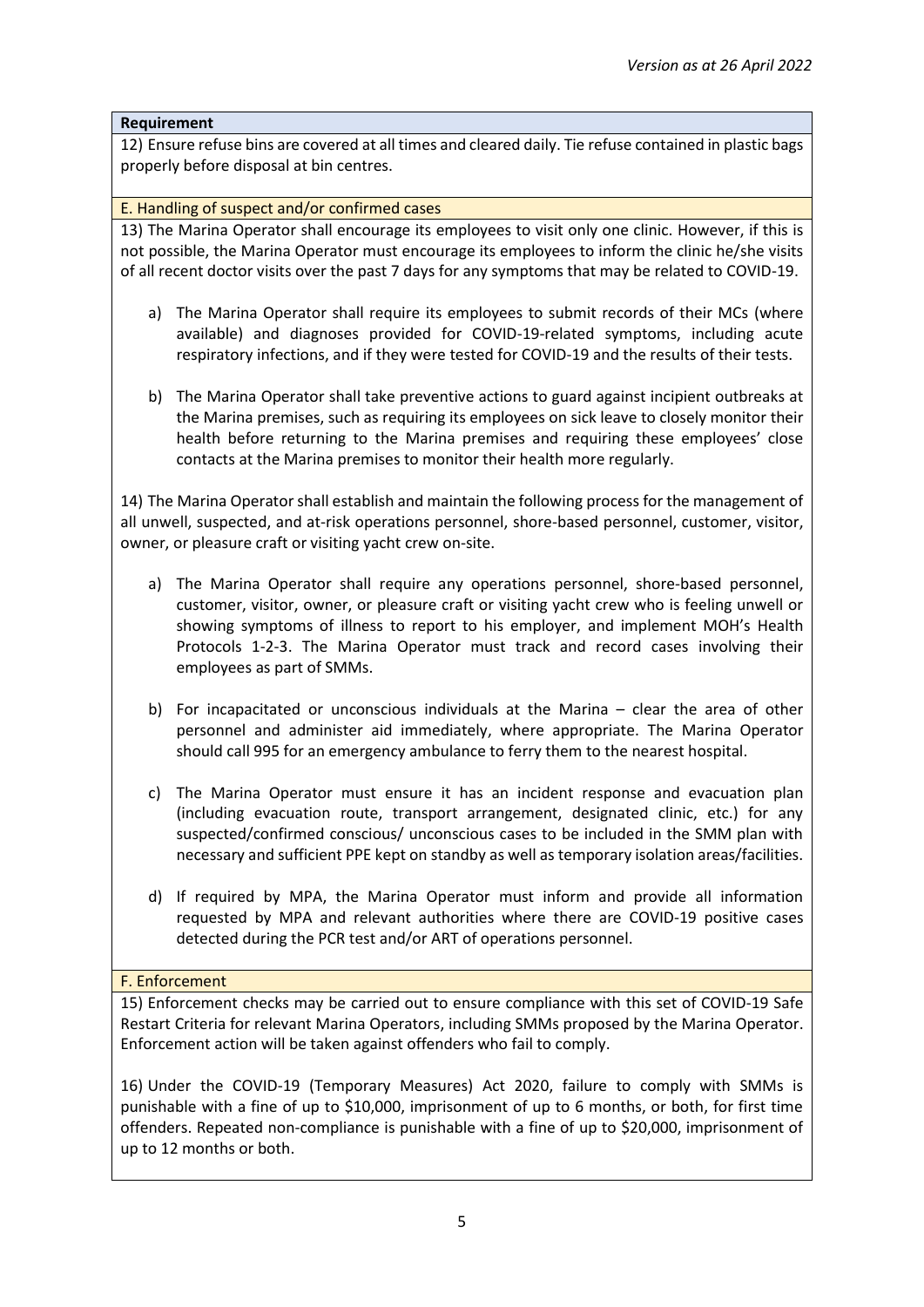# **Requirement**

17) Enforcement action may be taken by any of the following:

- A police officer;
- A Health Officer appointed under section 4(1)(a) or (b) of the Infectious Diseases Act;
- A public officer;
- An officer of a statutory body;
- An auxiliary police officer; and
- An employee of a prescribed institution under the Infectious Diseases Act.

18) Identity of enforcement officers can be verified via their authority cards or public service identification cards.